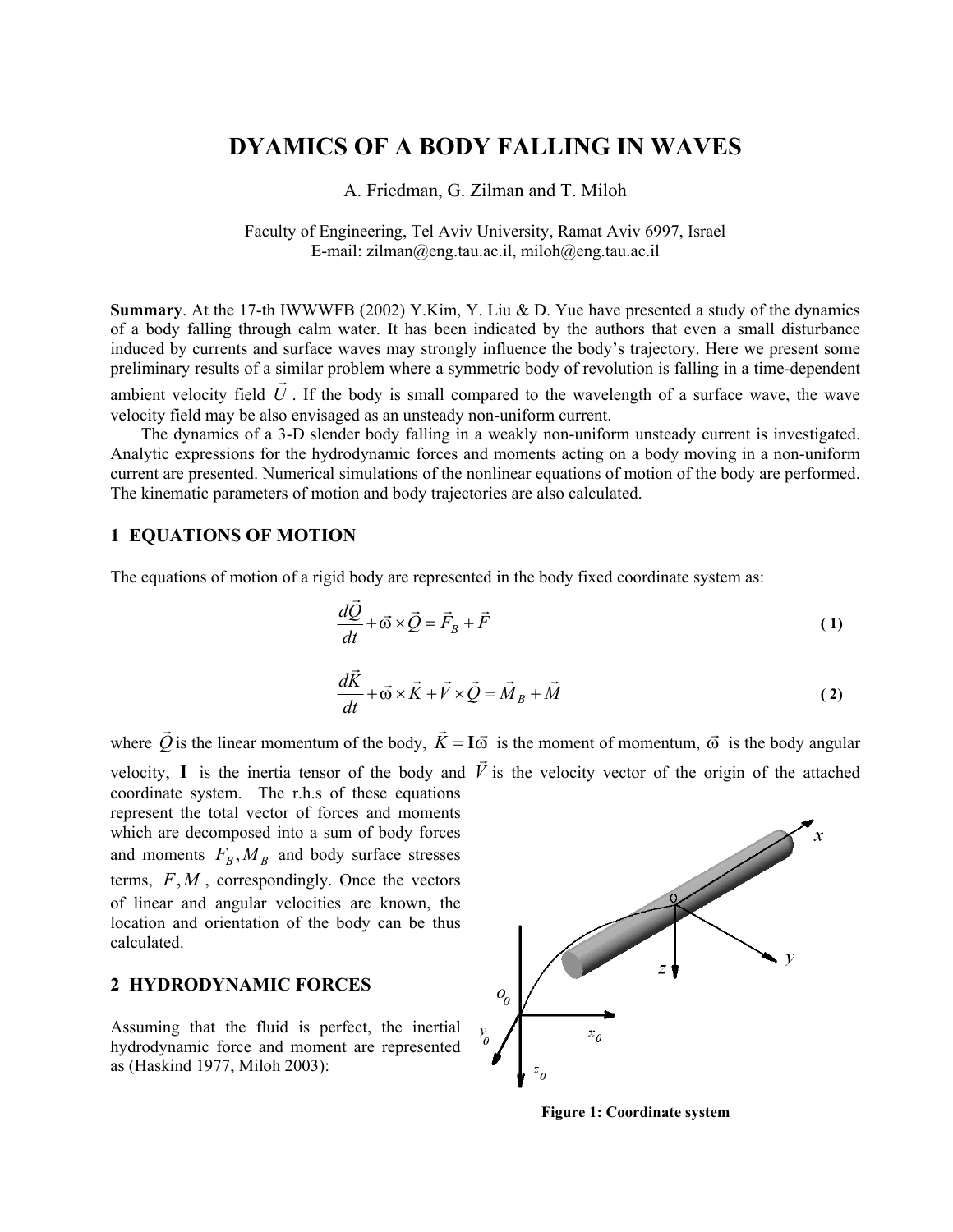$$
\vec{F} = -\mathbf{T}\frac{d\vec{V}}{dt} + (\mathbf{T} + \rho B\mathbf{1})\frac{D\vec{U}}{Dt} - \vec{\omega} \times \mathbf{T}(\vec{V} - \vec{U}_0) + [\mathbf{T}, \mathbf{E}](\vec{V} - \vec{U}_0)
$$
\n(3)

$$
\vec{M} = -\mathbf{R}\frac{d\vec{\omega}}{dt} - \vec{\omega} \times \mathbf{R}\vec{\omega} + (\vec{V} - \vec{U}_0) \times \mathbf{T}(\vec{V} - \vec{U}_0) + \vec{d} \times \vec{\omega} - \frac{1}{2}\mathbf{J}\frac{\partial \mathbf{E}}{\partial t} + \varepsilon_{ijk}\frac{\partial E_{kl}}{\partial t}\int_{B} x_j x_l dB
$$
 (4)

rotational added masses,  $[T, E]$  denotes the comutator operator between the two tensors, B is the body Here  $\vec{U}_0$  is the velocity vector of the non-uniform current evaluated at the origin of the attached coordinate system, 1 is a unitary matrix,  $T$  is the diagonal matrix of linear added masses,  $\bf{R}$  is the diagonal matrix of volume,  $\mathbf{E}, \mathbf{J}$  and  $\dot{d}$  are matrices with the following elements:  $\overrightarrow{ }$ 

$$
E_{ij} = \frac{1}{2} \left( \frac{\partial U_i}{\partial x_j} + \frac{\partial U_j}{\partial x_i} \right), \quad J_{ijl} = \int_S \phi_{i+3} \frac{\partial}{\partial n} (x_j x_k) ds, \quad d_i = J_{kli} E_{kl} + \frac{1}{2} J_{ikl} E_{kl}
$$
 (5)

where  $\phi_{i+3}$  are the conventional rotational Kirchhoff unit potentials, and S denotes the body surface. All matrices and vectors are calculated at the origin of the body coordinate system.

The above formulae do not account for fluid viscosity. However, the dynamics of a slender falling body has much in common with the maneuvering of a slender body, where the effects of fluid viscosity play a crucial role. In our model the viscous effects are introduced on the basis of slender body theory and the cross-flow approach. For instance, the quasi-steady transverse lift force and yawing moment acting on a slender body, are represented as an integral over the body length *L* :

$$
\begin{Bmatrix} F_y \\ M_z \end{Bmatrix} = -\int_L V_x \left\{ \frac{d}{dx} \left( V_y + \omega_z x \right) \lambda_{22}(x) + \left( V_y + \omega_z x \right) \frac{d \lambda_{22}(x)}{dx} \right\} \begin{Bmatrix} 1 \\ x \end{Bmatrix} dx \tag{6}
$$

where  $V_y$  is the transverse velocity of the cross-section and  $\omega_z$  is the yawing angular velocity. In order to obtain the lift, the integration of the second term of the integrand is performed only for positive values of the derivative of the transverse added mass  $\lambda_{22}(x)$ . In this case the yawing and pitching moments include terms of the same nature as those incorporated in (4). Thus, for consistency similar terms should be excluded from (4), or, alternatively, from (6). The cross-flow terms, which are attributed to the viscous drag of the body cross-sections, are represented as integrals over the total body length. For instance, the transverse force and yawing moment can be written as follows:

$$
\begin{Bmatrix} F_y \\ M_z \end{Bmatrix} = \rho \int_L C_d(x) a(x) (V_y + \omega_z x) \Big| V_y + \omega_z x \Big| \begin{Bmatrix} 1 \\ x \end{Bmatrix} dx \tag{7}
$$

where  $a(x)$  denotes the radius of the body and  $C_d$  is the two-dimensional drag coefficient of the corresponding cross-section.

For a body moving in a non-uniform ambient flow, the hydrodynamic reactions can be calculated using the same formulae by rewriting them with respect to components of the relative velocity vector  $\vec{V} - \vec{U}_0$ .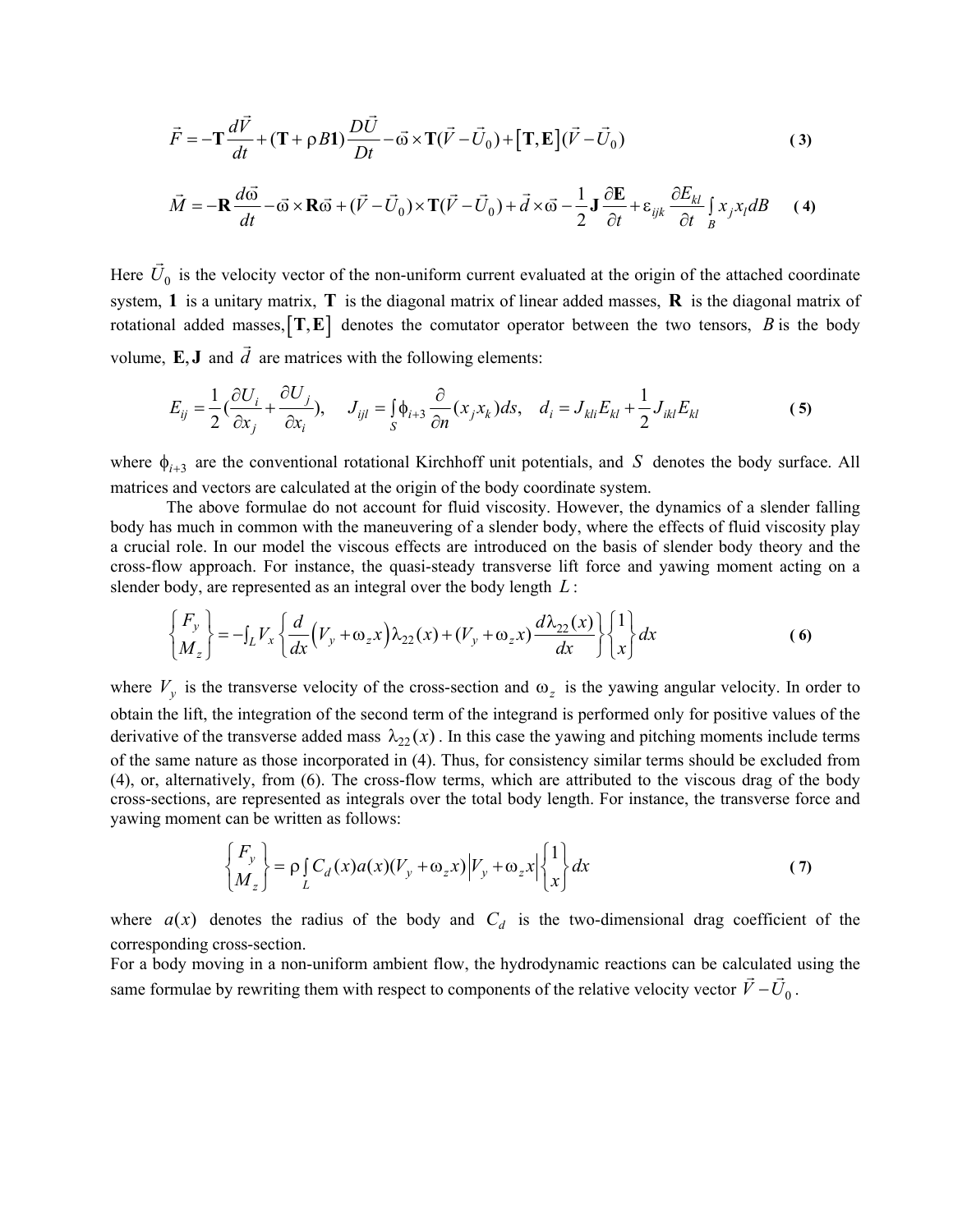## **3 NUMERICAL COMPUTATIONS**





a) Initially horizontal oriented body; the center of mass coincides with the center of buoyancy.

b) Initially vertical oriented body; the motion starts with a small disturbance of the initial conditions.

c) Initially horizontal oriented body; the center of buoyancy is located at a distance 0.01*L* aft the center of mass.

d) Initially horizontal oriented body; the center of buoyancy is located at a distance 0.2*L* aft the center of mass.

The system of five differential equations of motion is solved numerically for different parameters of the body such as the body's weight and displacement, locations of its center of gravity and body's kinematic initial conditions. Some typical patterns of a falling body are represented in Fig. 2. They are in a favorable agreement with the experimental and numerical results of Kim *et al* (2002).

The dynamics of a body moving in the field of a progressive monochromatic wave is investigated for different ratios of the wavelength  $\lambda$  to the body length  $L$ , different ratios of the mass of the body  $m$  to its displacement  $\rho B$  and for different initial conditions. Fig. 3 illustrates the motion of a 1m-length body falling in an ambient field flow, which is induced by a monochromatic surface wave with a 20 m wavelength. It is shown that such short waves do not actually influence the motion. However, for a wave with a wavelength of the order of 100-body lengths, the situation is essentially different. Fig. 4 illustrates the motion of initially horizontal oriented bodies with relatively large amplitudes of motion. The motion of an initially vertical oriented body is shown in Fig. 5. It is demonstrated that the presence of non-uniform unsteady ambient velocity fields can drastically alter the trajectories and kinematic parameters of the body.

### **References**

Friedman, A. Analysis of the trajectories of a launched body. (Msc. Thesis), Faculty of Eng., Tel-Aviv University, 2002.

Haskind, M.D. *Hydrodynamic theory of ship motion* (in Russian). Nauka, Moskow, 1973.

Kim, Y. Liu, and D. Yue. Motion dynamics of three-dimensional bodies falling through water. *Proc. 17-th IWWWFB* (ed. by R.C.T. Rainey & S.F. Lee), 2002, pp. 81-84.

Miloh, T. The motion of a solid in inviscid uniform vortical field. *JFM* (to appear), 2003.

J.N. Newman. *Marine hydrodynamics*, MIT Press, 1977.